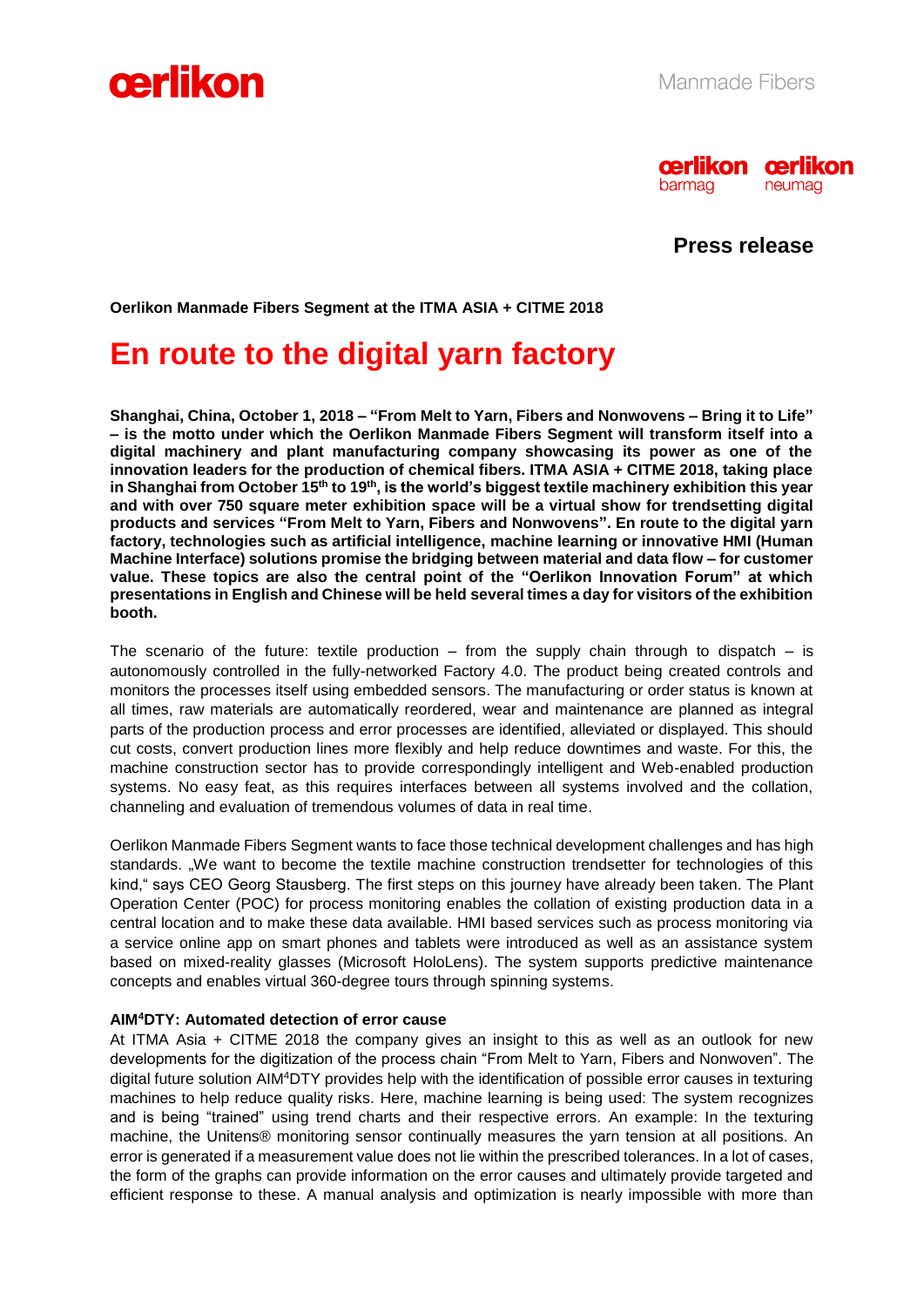

125,000 graphs per day. With the automated solution AIM<sup>4</sup>DTY the information is instantly available to customers, therefore allowing them to immediately optimize the quality during running production. It also ensures that predictive maintenance is now a reality.

Here, data security, data minimization and transparency are extremely important. This means that the data are utilized at the customer site as far as possible and only transferred to the Oerlikon central customer data center if required – and only following customer approval. "We process all data in accordance with the new European General Data Protection Regulation (GDPR), taking all further international data protection standards into account. Our customers always know which data we use and why", explains Mario Arcidiacono, Business Intelligence & Data Warehouse specialist for the Oerlikon Manmade Fibers Segment.

### **Wiping robot with intelligent control system**

The crucial advantage of the wiping robot used for the cleaning of the spinnerets is automation: intelligent control system which connects machines and processes. The information relating to all wiping positions, cycles and times can be saved in the management system. The robot accesses the saved wiping intervals in an automated and safety-relevant manner. To this end, the robot can cope with up to 48 positions, corresponding to one entire production line. However, more decisive here is the impact of the intelligent control system, with whose help the spinning pump can be moved up and down in an automated and 'in-time' manner. To this end, pump stops can be kept to the absolute minimum using a robot, considerably reducing the impact of the wiping on both the polycondensation system process stability and on the yarn data of the spun yarn. The advantages over the manual process are for example extended cleaning cycles, less silicon use, more production time, less operating costs as well as advantages for human resources and health management. The wiping robot has been operating at two major yarn manufacturers in China now.

#### **World premiere: Staple FORCE S1100**

There are even more news regarding the exhibition to come: The Staple FORCE S1100 is a one-step plant, which spins, draws, crimps, cuts and bales in a single process step, produces small batches (up to 15 tons per day) and can be swiftly reconfigured for various requirements, including polymer, dye and titer changes. Its process control system for easy operation is absolutely unique.

The service for repair-coating from Oerlikon Barmag for thread-handling parts such as godet jackets also includes the expert's know-how to identify and review abrasion in order to recreate the correct surface structure at the location. This way they can provide all important requirements to creating optimal plant and yarn quality.

#### **News from the PA6/6.6 sector**

With the acquisition of the PE Polymer Engineering Plant Construction GmbH, based in Thuringia, Germany, Oerlikon Manmade Fibers Segment expanded its now completed polyamide process chain for fibers and filaments. The now available and tested technologies in the melt preparation process include the entire polyamide 6 polycondensation systems division and its PA6/6.6 co-polymer and the patented dimer-hydrolysis procedures for feeding recycled-lactam with the very highest end-product quality.

#### **En route to digitization with a new mindset**

To show its direction towards digitization, the company wants to offer its visitors at the exhibition booth in hall 2, B24 alongside machine exhibits mostly virtual experiences. They will be deploying playful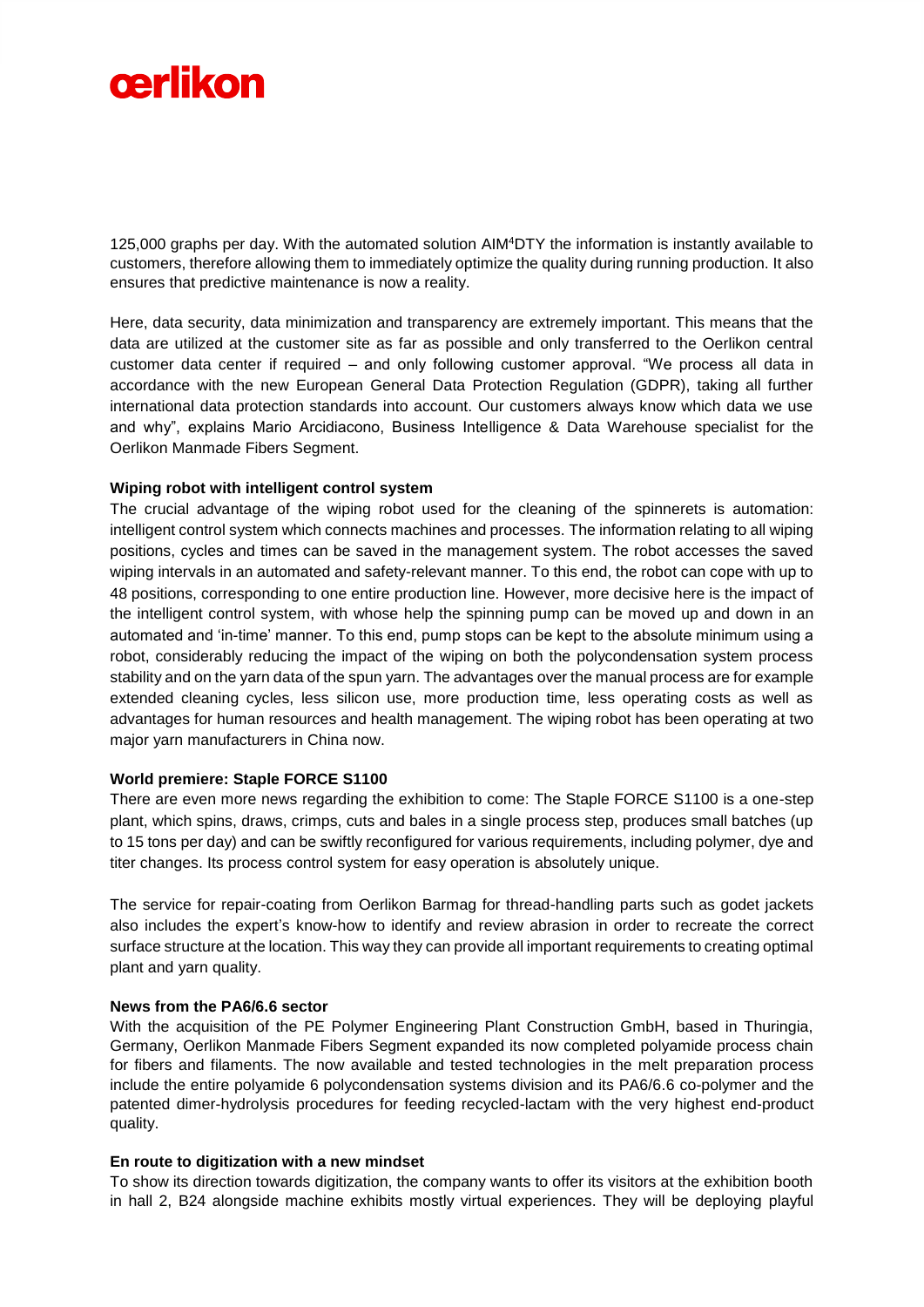

solutions to present the topic of artificial intelligence as well as a virtual showroom to allow visitors to experience complex systems live in 3D. "We want to show that the 'digital factory' is already in part becoming a reality in conjunction with our machine exhibits and that we are in a good position to further optimize the efficiency of our equipment and quality of their end products – with digital solutions" affirms Georg Stausberg.

According the CEO the Oerlikon Manmade Fibers Segment already started establishing new ideas and mindsets a few years ago, are working between disciplines, departments, areas and companies. An important step was the acquisition of the newly integrated partner AC-Automation who has substantiated know-how in large-scale automation, transport, packaging and warehouse logistics and end product automated quality control. "Together with our process competencies and digital data handling we not only want but will offer further innovative Industrie 4.0 solutions for our customers – all the way to the digitization of the complete process chain", promises Georg Stausberg.

Ca. 1.300 words / ca. 8.400 characters

Picture and graphic: Bring it to Life

Unitens® is a trademark of Saurer Fibrevision Ltd.

#### **For further information:**

André Wissenberg Marketing, Corporate Communications and Public Affairs Tel. +49 2191 67 2331 Fax +49 2191 67 1313 andre.wissenberg@oerlikon.com

## **About Oerlikon**

Oerlikon (SIX: OERL) engineers materials, equipment and surfaces and provides expert services to enable customers to have high-performance products and systems with extended lifespans. Drawing on its key technological competencies and strong financial foundation, the Group is sustaining mid-term growth by executing three strategic drivers: addressing attractive growth markets, securing structural growth, and expanding through targeted mergers and acquisitions. A leading global technology and engineering Group, Oerlikon operates its business in two Segments – Surface Solutions and Manmade Fibers – and has a global footprint of over 9 500 employees at 171 locations in 37 countries. In 2017, Oerlikon generated CHF 2.1 billion in restated sales and invested around CHF 100 million in R&D.

For further information: [www.oerlikon.com](http://www.oerlikon.com/)

#### **About the Oerlikon Manmade Fibers Segment**

With its Oerlikon Barmag and Oerlikon Neumag brands, Oerlikon Manmade Fibers Segment is the world market leader for manmade fiber filament spinning systems, texturing machines, BCF systems, staple fiber systems, solutions for the production of nonwovens and – as a service provider – offers engineering solutions for the entire textile value added chain. As a future oriented company, the research and development at this division of the Oerlikon Group is driven by energy-efficiency and sustainable technologies (e-save). With the continuous polycondensation and extrusion line systems and their key components, the company caters to the entire process with automated and digitally networked Industrie